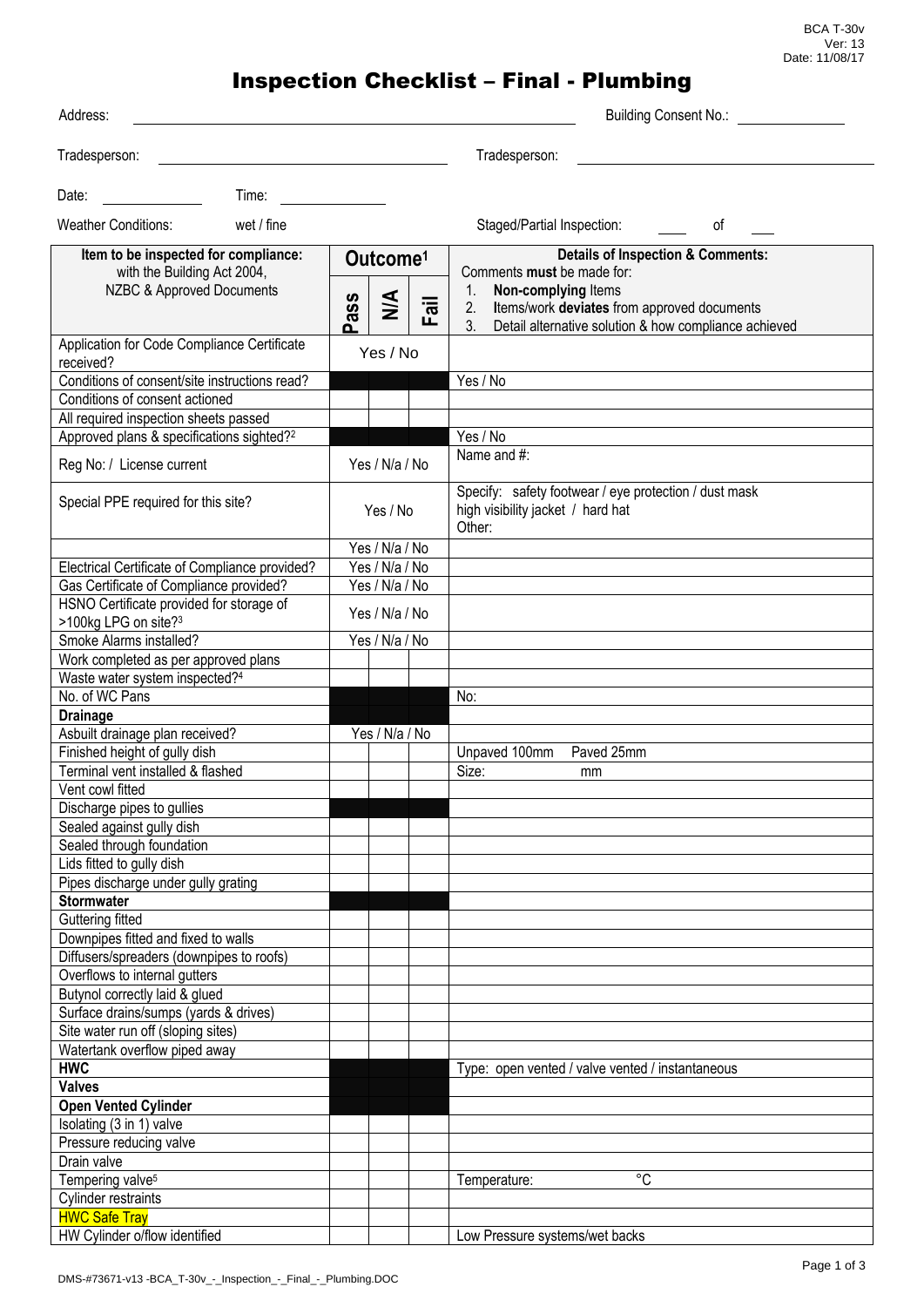## Inspection Checklist – Final - Plumbing

| Item to be inspected for compliance:<br>with the Building Act 2004, | Outcome <sup>1</sup> |        |      | <b>Details of Inspection &amp; Comments:</b><br>Comments must be made for:                                                                    |
|---------------------------------------------------------------------|----------------------|--------|------|-----------------------------------------------------------------------------------------------------------------------------------------------|
| NZBC & Approved Documents                                           | ass<br>൨             | $\leq$ | Fail | Non-complying Items<br>1.<br>Items/work deviates from approved documents<br>2.<br>3.<br>Detail alternative solution & how compliance achieved |
| HWC overflow through roof insulated                                 |                      |        |      |                                                                                                                                               |
| <b>Valve Vented Cylinder</b>                                        |                      |        |      |                                                                                                                                               |
| Isolating (3 in 1) valve                                            |                      |        |      |                                                                                                                                               |
| Cold water expansion valve                                          |                      |        |      |                                                                                                                                               |
| Pressure limiting valve                                             |                      |        |      |                                                                                                                                               |
| Drain valve                                                         |                      |        |      |                                                                                                                                               |
| Temperature & pressure relief valve                                 |                      |        |      |                                                                                                                                               |
| Air gap to drain                                                    |                      |        |      |                                                                                                                                               |
| Tempering valve <sup>6</sup>                                        |                      |        |      | $^{\circ}C$<br>Temperature:                                                                                                                   |
| Cylinder restraints                                                 |                      |        |      |                                                                                                                                               |
| <b>Instantaneous Water Heating</b>                                  |                      |        |      | Type:                                                                                                                                         |
| Water temperature                                                   |                      |        |      | $^{\circ}C$<br>Temperature:                                                                                                                   |
| Isolating valve                                                     |                      |        |      |                                                                                                                                               |
| Water pipe work insulated                                           |                      |        |      |                                                                                                                                               |
| <b>Solar Water Heaters</b>                                          |                      |        |      |                                                                                                                                               |
| Installed as per manufacturer's specifications                      |                      |        |      |                                                                                                                                               |
| Water temperature                                                   |                      |        |      | $\overline{c}$<br>Temperature:                                                                                                                |
| Installer Declaration received                                      |                      |        |      |                                                                                                                                               |
| <b>Wetbacks</b>                                                     |                      |        |      |                                                                                                                                               |
| Connected only to open vented cylinder                              |                      |        |      |                                                                                                                                               |
| Connections only with copper pipework                               |                      |        |      |                                                                                                                                               |
| Height of HWC above Wetback                                         |                      |        |      |                                                                                                                                               |
| HWC overflow through roof insulated                                 |                      |        |      |                                                                                                                                               |
| <b>Sanitary Fixtures</b>                                            |                      |        |      |                                                                                                                                               |
| Sink working                                                        |                      |        |      |                                                                                                                                               |
| Sink trap free of leaks                                             |                      |        |      |                                                                                                                                               |
| Dishwasher trap above flood level of<br>dishwasher                  |                      |        |      |                                                                                                                                               |
| Bath working                                                        |                      |        |      |                                                                                                                                               |
| Bath trap water seal visible                                        |                      |        |      | $N/a - details7$ :                                                                                                                            |
| Vanity working                                                      |                      |        |      |                                                                                                                                               |
| Vanity trap free of leaks                                           |                      |        |      |                                                                                                                                               |
| Shower working                                                      |                      |        |      |                                                                                                                                               |
| Shower trap                                                         |                      |        |      | Type: easi-clean / standard trap                                                                                                              |
| Shower trap - standard trap water seal<br>visible <sup>8</sup>      |                      |        |      |                                                                                                                                               |
| Shower cubicle watertight                                           |                      |        |      |                                                                                                                                               |
| Laundry tub working                                                 |                      |        |      |                                                                                                                                               |
| Laundry trap free of leaks                                          |                      |        |      |                                                                                                                                               |
| WC secured to floor                                                 |                      |        |      |                                                                                                                                               |
| <b>WC</b> working                                                   |                      |        |      |                                                                                                                                               |
| WC trap water seal                                                  |                      |        |      |                                                                                                                                               |
| <b>Swimming/Spa Pools</b>                                           |                      |        |      | Refer to Final - Building & Pool Inspection Checksheets                                                                                       |
| Notes <sup>9</sup> :                                                |                      |        |      |                                                                                                                                               |
|                                                                     |                      |        |      |                                                                                                                                               |
|                                                                     |                      |        |      |                                                                                                                                               |
|                                                                     |                      |        |      |                                                                                                                                               |
|                                                                     |                      |        |      |                                                                                                                                               |
|                                                                     |                      |        |      |                                                                                                                                               |
|                                                                     |                      |        |      |                                                                                                                                               |